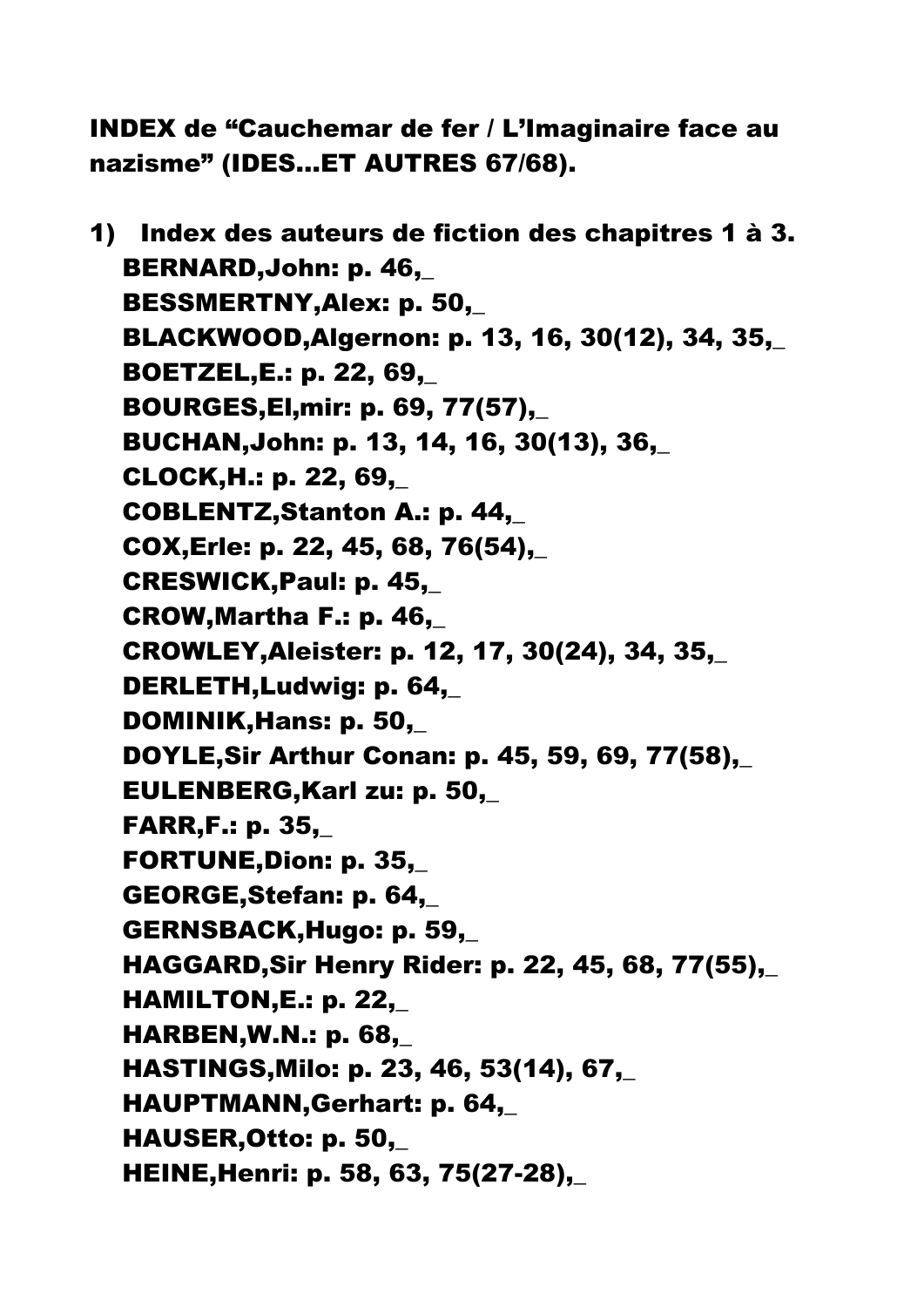HEINLEIN,Robert: p. 59,\_ HESSE,K.: p. 65,\_ HODGSON,William Hope: p. 23,\_ HOWARD,Robert E.: p. 23, 24, 70, 71, 72, 77(61),\_ HUXLEY, Aldous: p. 59,\_ KISS,Edmund: p. 48, 49, 66,\_ KLAGES,Ludwig: p. 64, 65,\_ KOLBENHEYER,E.G.: p. 66,\_ LANG,Fritz: p. 27, 33(62), 67,\_ LAURIE, Andr.: p. 44, LEWIS,C.S.: p. 72, 78(77),\_ LOVECRAFT,Howard Phillips: p. 23, 31(36), 44, 51, p. 53(12), 72,\_ LYTTON,Sir Edward George(Earle Bulwer): p. 11, 17, 19-22, 31(33),\_ MACHEN,Arthur: p. 13, 16, 34, 35,\_ MADER,Friedrich: p. 50,\_ MEEK,S.P.: p. 22,\_ MENZIES,Cameron: p. 28,\_ MERCIER, Louis-S, bastien: p. 59, MERRITT,Abraham: p. 69, 77(56),\_ **MOSELLI, Jos,: p. 45,\_**  MUELLER,Paul Alfred: p. 50, 66,\_ MUNDY,Talbot: p. 13, 15, 30(22), 36,\_ NIKOLSKY, V.: p. 59,\_ O'NEILL,Joseph: p. 23,\_ ORWELL,George: p. 59,\_ PARRY,D.M.: p. 44,\_ ROBERTSON,Morgan: p. 58,\_ ROGER,Noëlle: p. 42, 53,\_ ROHMER,Sax: p. 12, 13, 16, 35,\_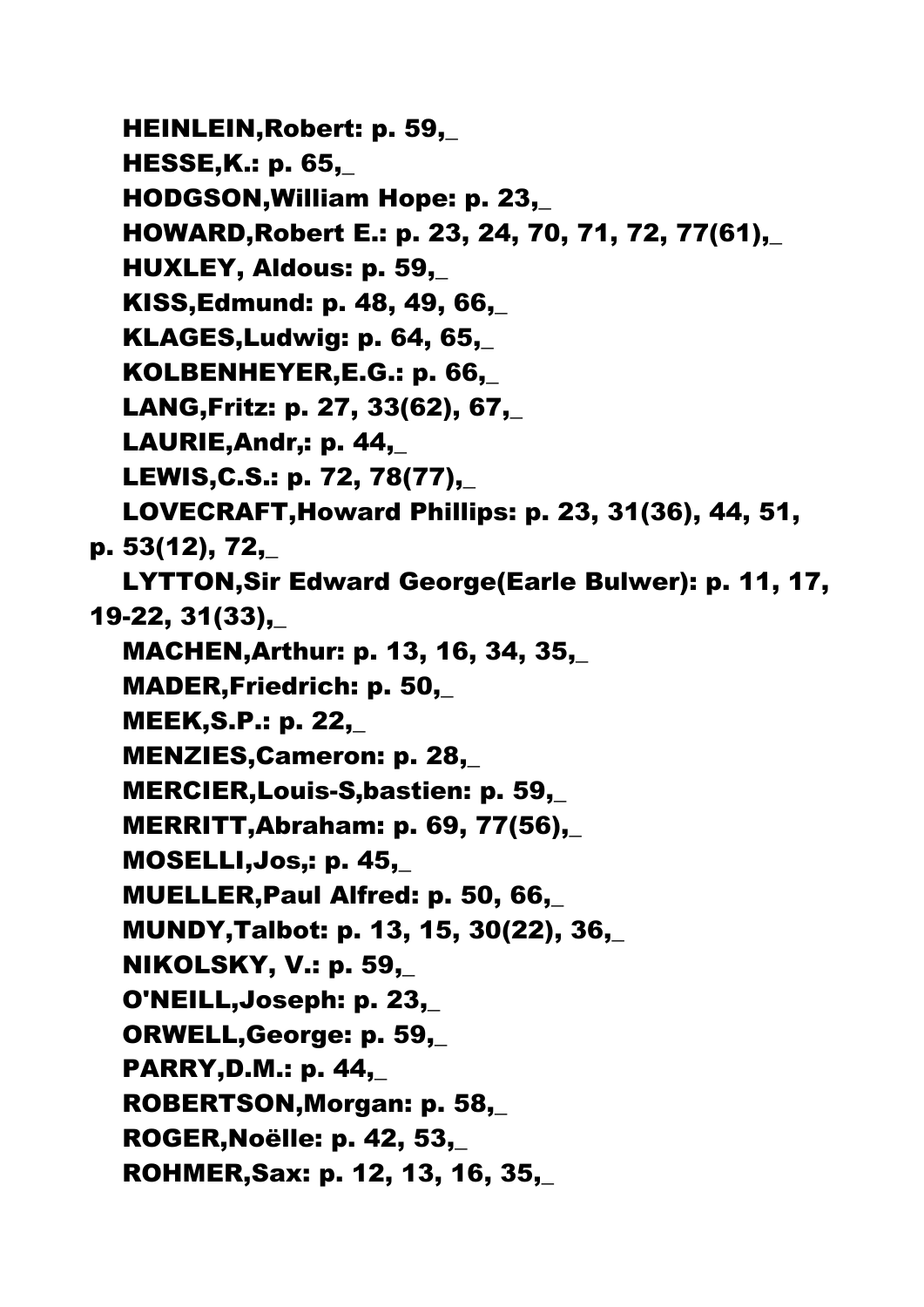ROSS,A.: p. 23,\_ SCHULER, Alfred: p. 64, SCHULZ,Otto: p. 50,\_ SHIEL,Matthew Philips: p. 13, 17, 30(25), 36, 41,\_ SMITH,Clark Ashton: p. 51, 72, 78(74 … 76),\_ STOKER,Bram: p. 12, 13, 16, 35,\_ TARDE,Gabriel de: p. 46,\_ VERNE,Jules et Michel: p. 30(23), 42, 52, 55(37),\_ p. 66 … 68, 76(46-47+51-52),\_ WELLS,Herbert George: p. 59, 74(4),\_ WIENE, Robert: p. 27, WILLLIAMS,Charles: p. 13, 35,\_ WRIGHT,Sidney Fowler: p. 22,\_ 2) Index des autres personnalités des chapitres 1 à 3. ALLEAU,Ren': p. 23, 25, 31(40), 32(48), 40, 53, 75(29),\_ AMBELAIN,R.: p. 59, 62, 74(7+9), 75(23 … 25),\_ ANGEBERT,J.M.: p. 32(57), 62, 64, 75(21+34),\_ p. 76(35+37-38+42-43+53),\_ ARTAUD,A.: p. 72, 77(73),\_ BAIGENT,M.: p. 29(3), 33(59),\_ BARETS,Stan: p. 23, 31(39),\_ BAYARD, J.P.: p. 29(7-8), 37,\_ BENDER: p. 18, 50,\_ BERGIER,Jacques: p. 6, 30(15+18+20), 36, 70, 77(60) BERNADAC,Christian: p. 32(57),\_ BLAVATSKY,Helena P.: p. 16, 47, 51,\_ BRODIE-INNES,J.W.: p. 16, 34, 35,\_ CAZENAVE,Michel: p. 7,\_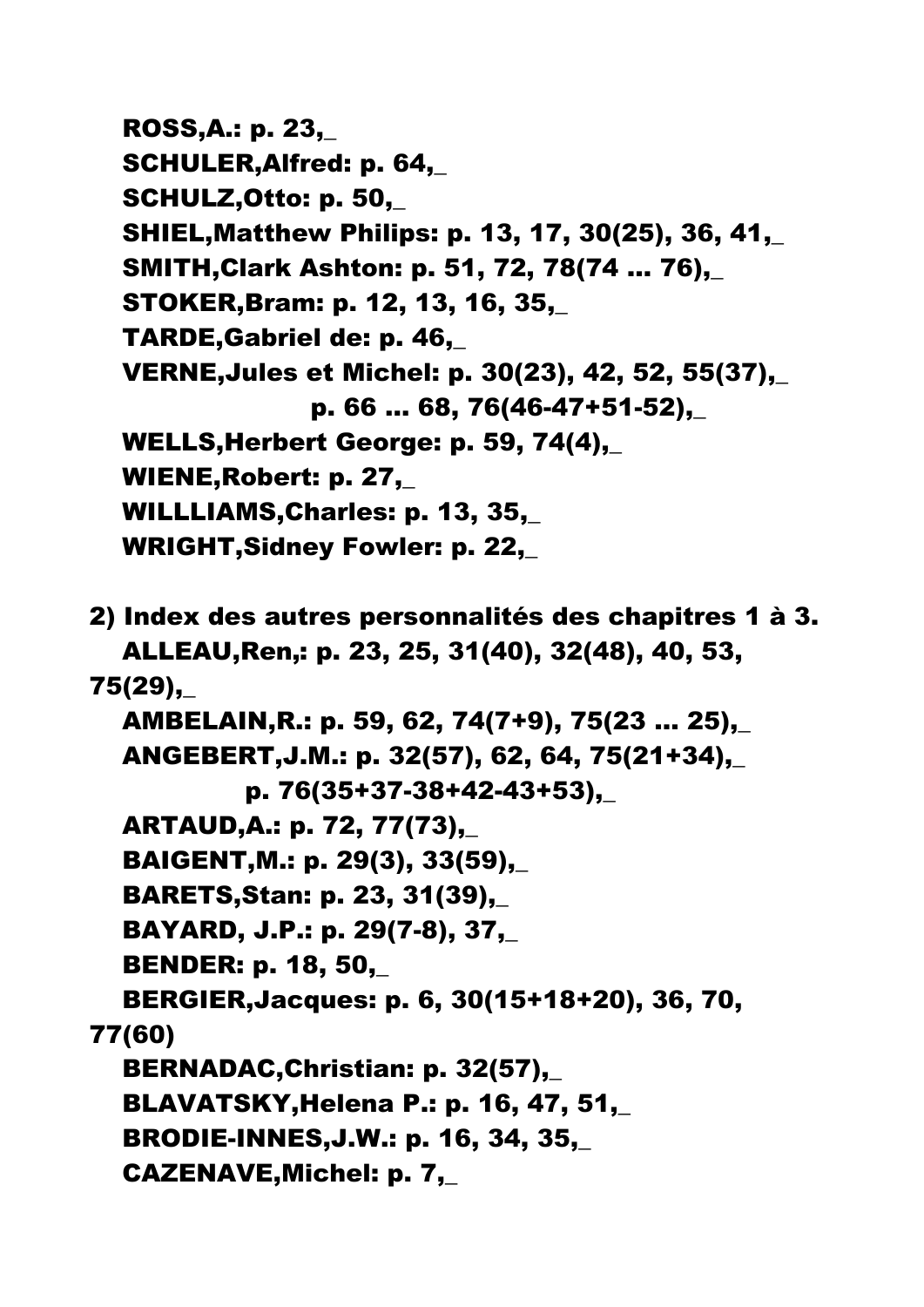CHALEIL, Andr,: p. 37, CHAMBERLAIN,H.S.: p. 24,\_ CHATEAUBRIANT,Alphonse de: p. 62, 75(22),\_ CLASS,Heinrich: p. 65,\_ COHEN,Peter: p. 73,\_ DELOUX,J.P.: p. 30(14+17),\_ EICHNER,H.M.: p. 32(51),\_ EMMERICH,Anne-Catherine: p. 61,\_ FEST,J.: p. 75(19+30),\_ FRERE,Jean-Claude: p. 22, 26, 29(10), 31(29-31+41), p. 32(50+52+54), 37, 40, 48, 53(1),\_ p. 54(19), 63, 75(27), 76(36+44),\_ p. 77(62-63+66),\_ GARDNER,M.: p. 30(27),\_ GERSON,W.: p. 40, 47, 48, 53(1), 54(17,18),\_ GILBERT,R.A.: 37,\_ GOBINEAU: p. 69,\_ GOEBBELS,Joseph Paul: p. 65, 72, 77(71),\_ GOODRICK-CLARKE: p. 7,\_ GUENON, Ren,: p. 18, 31(28), GUILLAUD,Lauric: p. 29(2+4-5), 31(32+38),\_ p. 44, 53(11), 74(5),\_ HAUSHOFER,Karl: p. 15, 26,\_ HIMMLER,Heinrich: p. 26, 50, 64, 72,\_ HITLER,Adolf: p. 20, 25, 50, 52,\_ HORBIGER,Hans: p. 26, 43, 47,\_ HOWE,Ellic: p. 36,\_ HUTIN,Serge: p. 29(11), 30(24), 37,\_ JACOLLIOT,Louis: p. 18,\_ JOHANNES (FrŠre): p. 60, 74(12),\_ JOLICOEUR,Claude: p. 31(37),\_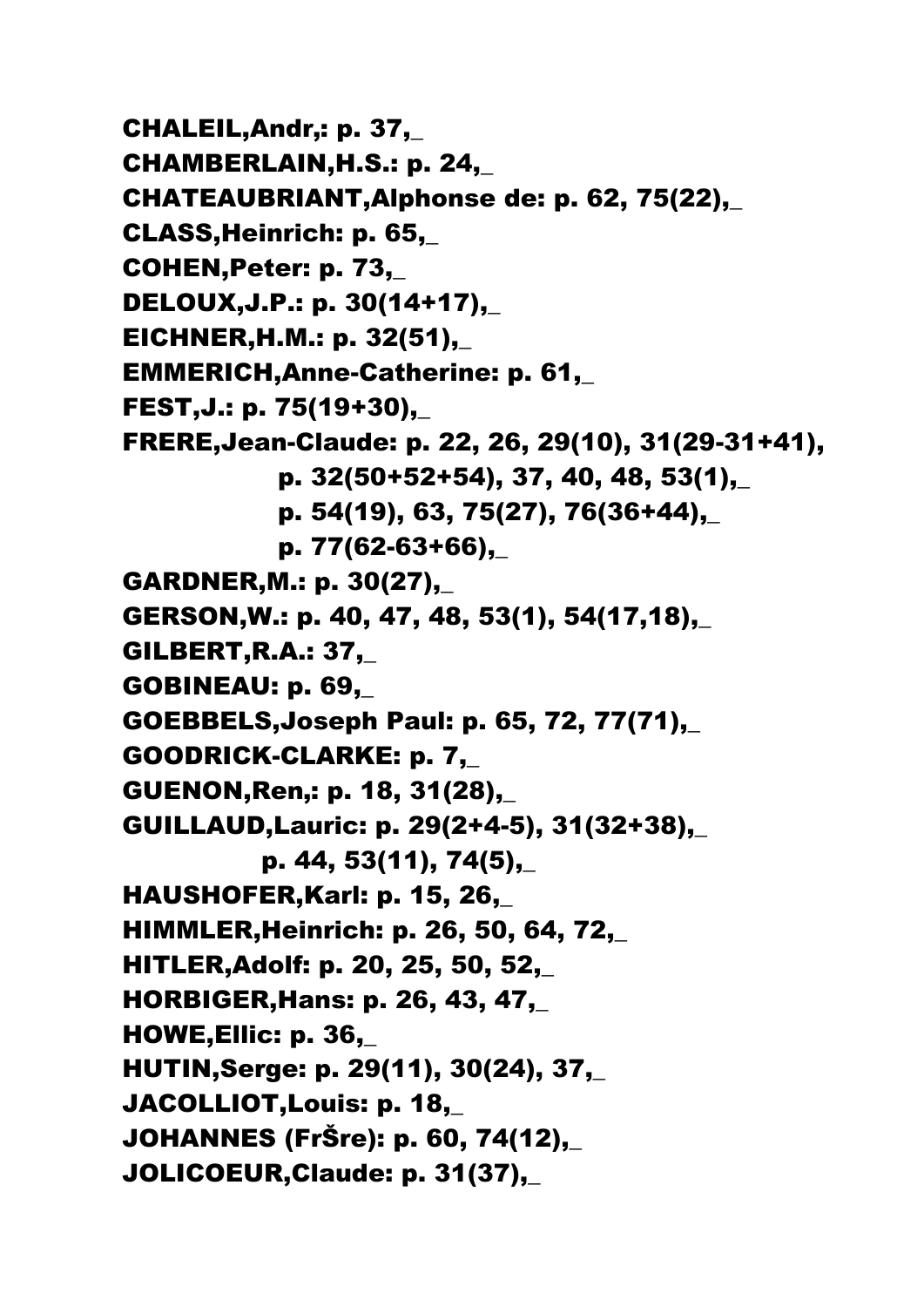JUNG,Carl Gustav: p. 24, 32(46-47), 42, 53(4), 61, 66, 71, 75(17), 77(67),\_ KING,Francis: p. 36,\_ LAMY,M.: p. 30(23),\_ LANZ-LIEBENFELS,Adolf Joseph/Jorg von: p. 30(27), 47, 51, 54(16-17+31-32),\_ LEIGH,R.: p. 29(3),\_\_ LINCOLN,H.: p. 29(3),\_ MABIRE,J.: p. 32(53),\_ MATHE,R.: 77(73),\_ MATHERS,S.L.: p. 12, 29(8), 35,\_ McINTOSH,Christopher: p. 37,\_ MICHELET: p. 70,\_ MONTLOIN,P.: p. 29(7),\_ MOSKOWITZ,Sam: p. 41, 53(3),\_ MUELLER: p. 18,\_ NAGL,Manfred: p. 30(27), 32(49), 48, 54(21 … 25),\_ NEAVE,Airey: p. 26,\_ NORMAN,Eric: p. 32(58), 54(28),\_ NOSTRADAMUS: p. 60, 74(11),\_ OMS,M.: p. 33(63),\_ PARRINDER,P.: p; 74(4),\_ PAUWELS,Louis: p. 6, 36,\_ PICHON,Jean-Charles: p. 6, 29(1), 37, 43, 52, 53(9,10), 55(36), 59, 74(2,3), 77(59),\_ POLIAKOV, L, on: p. 46, 53(15), PRIEUR,Jean: p. 32(57), 33(62), 40, 53, 61, 74(13-  $15$ ), RAHN,Otto: p. 26,\_ RAUSCHNING,Hermann: p. 28, 31(35), 40, 50, 52,\_ p. 54(26,27), 55(34,35), 62,\_